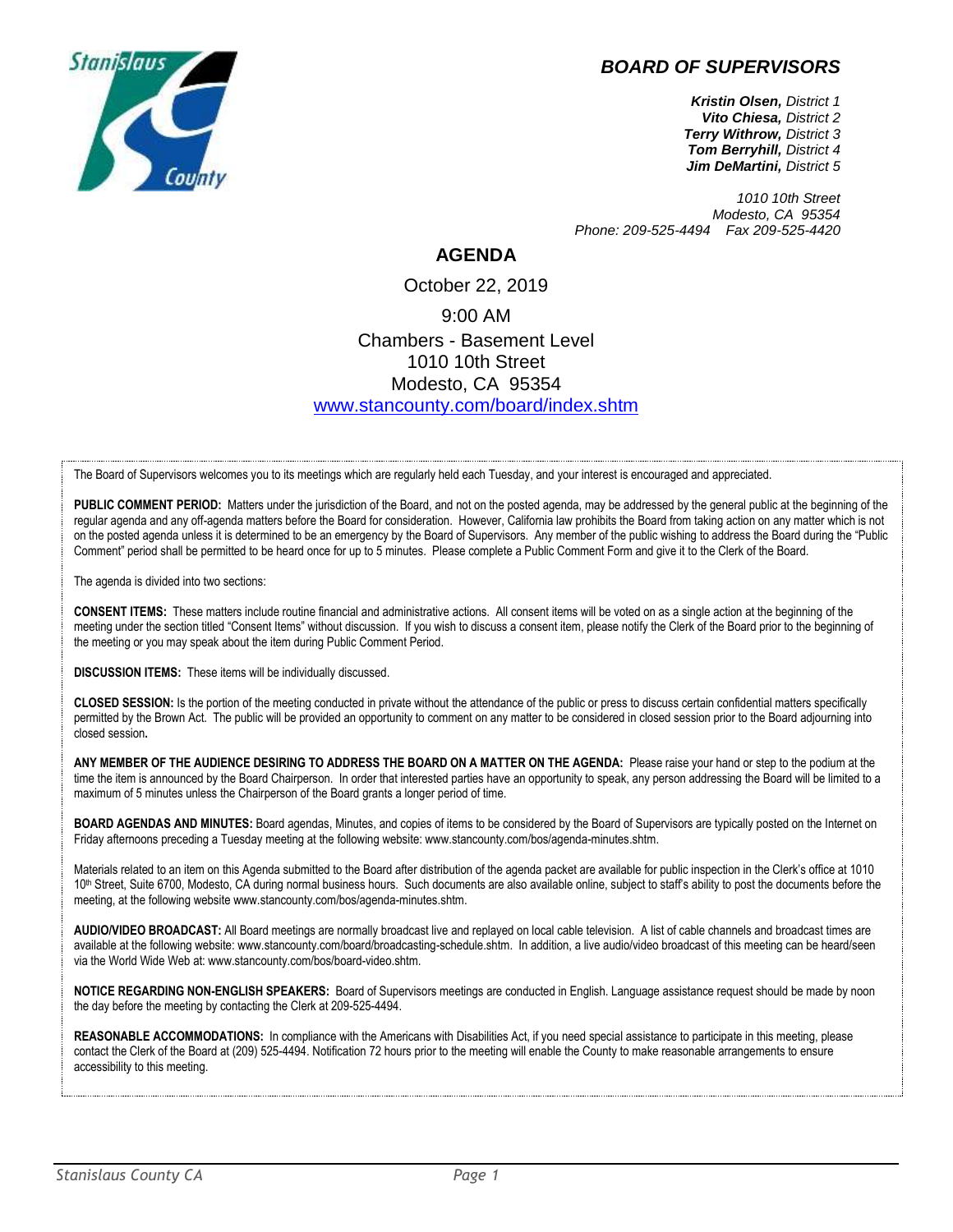- 1. Pledge Allegiance to the Flag
- 2. Invocation
- 3. Presentation: Update from the Director of the Stockton Metropolitan Airport
- 4. Public Comment Period
- 5. Consent Calendar
	- A. Miscellaneous
		- 1. Approval of the Minutes for October 1, 2019 [\(View Item\)](http://www.stancounty.com/bos/minutes/2019/min10-01-19.pdf)
		- 2. Approval of Appointment In Lieu of Landowner Election of Patrick Cerutti, Frank Freitas, Douglas Lucas, Michael Dompe, and Gregario Samano the Newman Drainage District Board of Directors [\(View Item\)](http://www.stancounty.com/bos/agenda/2019/20191022/A02.pdf)
		- 3. Approval of Appointment In Lieu of Landowner Election of John Beltran, Joe Martini, Fred Vogel and Maninder Sandu to the Oak Flat Water District Board of Directors [\(View Item\)](http://www.stancounty.com/bos/agenda/2019/20191022/A03.pdf)
		- 4. Approval of Appointment In Lieu of Landowner Election of Thomas Morris, Stephen Perez, and Henry Bettencourt to the El Solyo Water District Board of Directors [\(View Item\)](http://www.stancounty.com/bos/agenda/2019/20191022/A04.pdf)
		- 5. Approval of Appointment In Lieu of Landowner Election of Joe Sallaberry, Verl "Butch" Watkins and Darin Bylsma to the Reclamation District 2063 Board of Directors [\(View Item\)](http://www.stancounty.com/bos/agenda/2019/20191022/A05.pdf)
		- 6. Approval to Declare a Vacancy on the East Side Mosquito Abatement District Board of Trustees [\(View Item\)](http://www.stancounty.com/bos/agenda/2019/20191022/A06.pdf)
		- 7. Acceptance of the Resignation of Joyce Buehner from the Commission on Aging [\(View Item\)](http://www.stancounty.com/bos/agenda/2019/20191022/A07.pdf)
		- 8. Acceptance of the Resignation of Lieutenant Gregg Clifton from the Behavioral Health Board [\(View Item\)](http://www.stancounty.com/bos/agenda/2019/20191022/A08.pdf)
		- 9. Approval of the Request to Consolidate the Salida Union School District's Two Bond Measures with the Presidential Primary Election to be Held on March 3, 2020 [\(View Item\)](http://www.stancounty.com/bos/agenda/2019/20191022/A09.pdf)
		- 10. Approval of the Request to Consolidate the Patterson Joint Unified School District Bond Measure with the Presidential Primary Election to be Held on March 3, 2020 [\(View Item\)](http://www.stancounty.com/bos/agenda/2019/20191022/A10.pdf)
		- 11. Approval of the Request to Consolidate the Stanislaus Union School District Bond Measure with the Presidential Primary Election to be Held on March 3, 2020 (View Item)
		- 12. Approval of the Req[uest to Consolid](http://www.stancounty.com/bos/agenda/2019/20191022/A11.pdf)ate the Newman-Crows Landing Unified School District Bond Measure with the Presidential Primary Election to be Held on March 3, 2020 [\(View Item\)](http://www.stancounty.com/bos/agenda/2019/20191022/A12.pdf)
	- B. Chief Executive Office
		- 1. Approval to Amend Master Agreements with Clark Pest Control, Inc. for Pest Control Services; Jorgensen & Sons, Inc. for Fire Extinguisher Services; and, Tri-Signal Integration, Inc. for Fire Alarm Services – General Services Agency [\(View Item\)](http://www.stancounty.com/bos/agenda/2019/20191022/B01.pdf)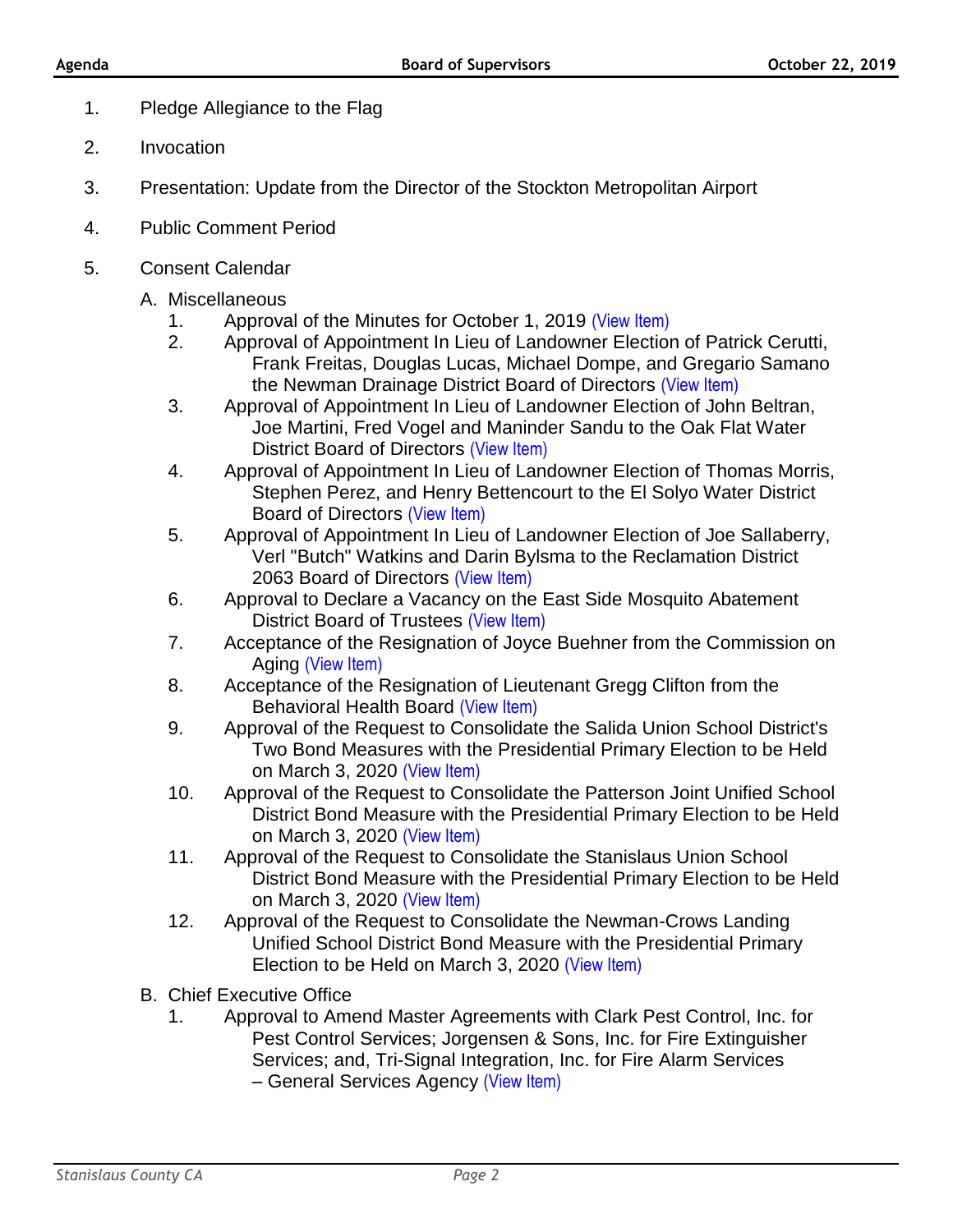- 2. Approval of an Agreement with the California Department of Public Health for the Human Immunodeficiency Virus Surveillance Program for the Term of July 1, 2019 through June 30, 2024 – Health Services Agency [\(View Item\)](http://www.stancounty.com/bos/agenda/2019/20191022/B02.pdf)
- 3. Approval of Grant Agreement with the Office of Child Abuse Prevention for the Road to Resilience Program for the Period of July 1, 2019 through June 30, 2022 – Health Services Agency [\(View Item\)](http://www.stancounty.com/bos/agenda/2019/20191022/B03.pdf)
- 4. Approval to Adopt a Resolution Authorizing the Assistant Director of Emergency Services/Fire Warden to Act as the Authorized Agent for all Federal and State Grants and Funding Activities Initiated by and for the Stanislaus County Office of Emergency Services and the Office of the Fire Warden [\(View Item\)](http://www.stancounty.com/bos/agenda/2019/20191022/B04.pdf)
- 5. Approval of an Agreement with the Center for Human Services for the Provision of School Consultation Behavioral Health Integration Services on Behalf of Behavioral Health and Recovery Services in the Amount of \$200,000 for the Term of November 1, 2019 Through June 30, 2020 – Behavioral Health & Recovery Services [\(View Item\)](http://www.stancounty.com/bos/agenda/2019/20191022/B05.pdf)
- 6. Acceptance of an Update in Accordance with Public Contract Code Sections 20134 and 22050 for Emergency Remediation/Repairs at 10th Street Place, to Repair Water Damage and Restore Essential Government Operations – Chief Executive Office [\(View Item\)](http://www.stancounty.com/bos/agenda/2019/20191022/B06.pdf)
- 7. Approval of an Update on the Homeless Facility Plan and Partnership Between the County, the City of Modesto and The Salvation Army in Accordance with the Provisions of the Public Contract Code and Related Matters – Chief Executive Office [\(View Item\)](http://www.stancounty.com/bos/agenda/2019/20191022/B07.pdf)
- 8. Approval to Authorize the Auditor-Controller, on Behalf of Behavioral Health and Recovery Services, to Pay an Invoice Received After One Year from When Services Were Provided – Behavioral Health & Recovery Services [\(View Item\)](http://www.stancounty.com/bos/agenda/2019/20191022/B08.pdf)
- 9. Approval to Award a Construction Agreement to George Reed Inc, of Modesto, California for the Public Safety Center Parking Lot and Roadway Improvements – Chief Executive Office [\(View Item\)](http://www.stancounty.com/bos/agenda/2019/20191022/B09.pdf)
- 10. Approval to Adopt the Mental Health Services Act Plan Update for Fiscal Year 2019-2020 to Allow Expenditure of MHSA Funds for Innovations Project Agreements – Behavioral Health & Recovery Services [\(View Item\)](http://www.stancounty.com/bos/agenda/2019/20191022/B10.pdf)
- 11. Authorize the Negotiation and Execution of a Purchase and Sale Agreement With the City of Modesto to Purchase the City's Share of the Former Animal Services Location at 2846 Finch Road in Modesto, California for \$375,000 Minus Agreed Upon Maintenance and Real Estate Expenses - Chief Executive Office [\(View Item\)](http://www.stancounty.com/bos/agenda/2019/20191022/B11.pdf)
- 12. Approval of an Update on Emergency Repairs to the Public Safety Center West, Minimum Housing Unit One, and Support Services Facility's Fire-Life Safety, Secure Electronics, and Video Surveillance Systems – Chief Executive Office [\(View Item\)](http://www.stancounty.com/bos/agenda/2019/20191022/B12.pdf)
- 13. Approval to Use Public Facilities Fee Funds in the Amount of Up to \$85,000 for the Regional Transportation Impact Fee Update to the Stanislaus County Public Facilities Fee Program – Chief Executive Office [\(View Item\)](http://www.stancounty.com/bos/agenda/2019/20191022/B13.pdf)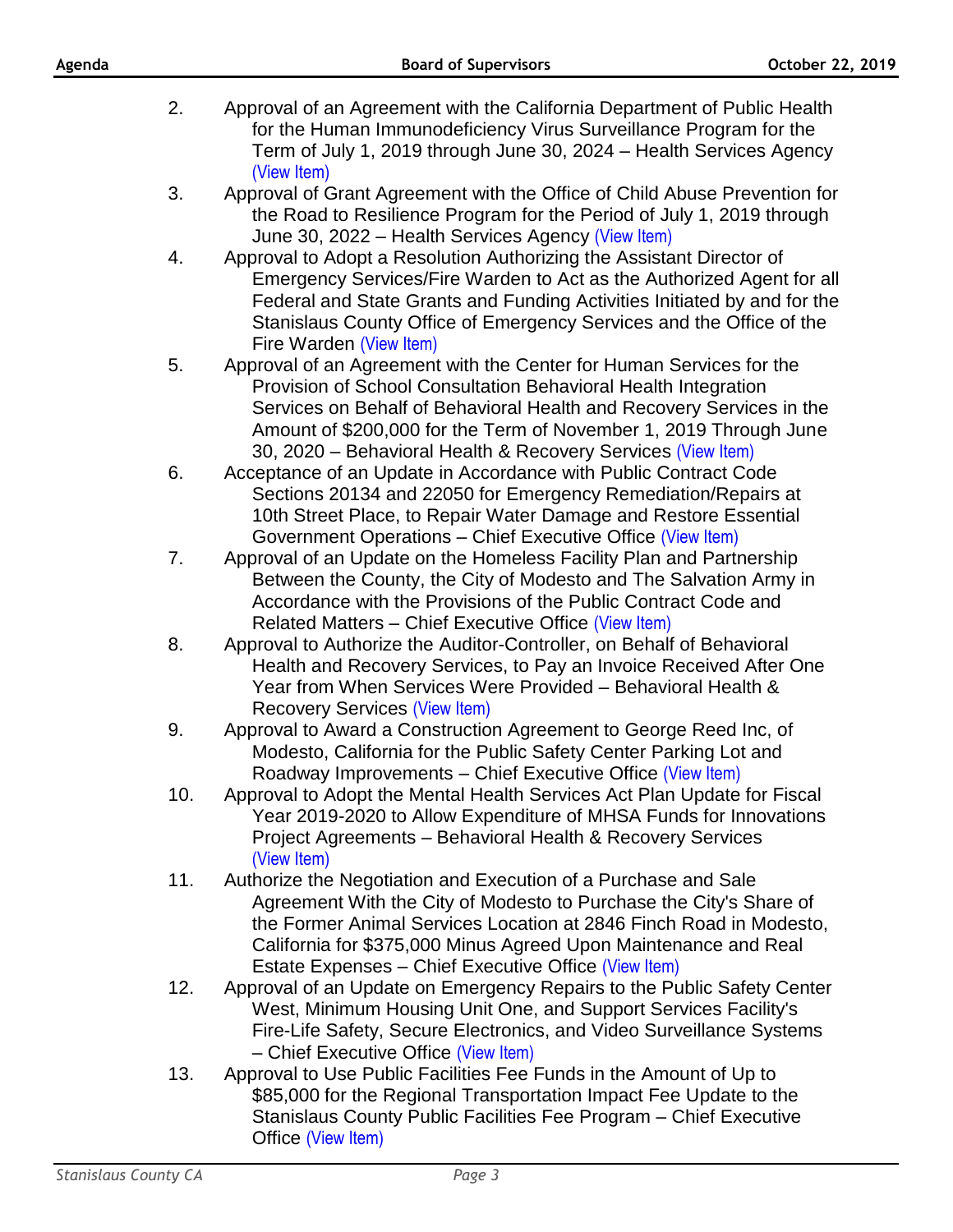- 14. Approval of a Resolution Authorizing the Central California Art League to Submit an Application to the California Arts Council for a State-Local Partnership Grant for Fiscal Years 2020/2021 - 2021/2022 – Chief Executive Office [\(View Item\)](http://www.stancounty.com/bos/agenda/2019/20191022/B14.pdf)
- 15. Acceptance of the Report on the Retirement Replacement Benefits Program and Related Actions – Chief Executive Office [\(View Item\)](http://www.stancounty.com/bos/agenda/2019/20191022/B15.pdf)
- C. Department of Public Works
	- 1. Approval of Amendment No. 2 to the Agreement with Dokken Engineering for Additional Design, Environmental Construction Support, and Rightof-Way Services for the McHenry Ave Widening Project in Stanislaus County [\(View Item\)](http://www.stancounty.com/bos/agenda/2019/20191022/C01.pdf)
	- 2. Approval to Authorize the Director of Public Works to Sign and Enter into Utility Agreements using the Standard Clauses Set Forth by the California Department of Transportation (Caltrans) [\(View Item\)](http://www.stancounty.com/bos/agenda/2019/20191022/C02.pdf)
- D. Department of Planning and Community Development
	- 1. Approval to Rescind a Portion of Both Williamson Act Contract Nos. 1971- 0089 and 1980-3715, Located at Crabtree Road, Between Crabtree Road and the Modesto Reservoir, in the Waterford Area; and Approval of New Contracts, Pursuant to Lot Line Adjustment Application No. PLN2019-0001, Warner Gulch, LP - Stueve Brothers Farms of Oakdale, LLC [\(View Item\)](http://www.stancounty.com/bos/agenda/2019/20191022/D01.pdf)
	- 2. Approval to Set a Public Hearing on November 5, 2019, at the 9:00 A.M. Meeting, to Consider the Planning Commission's Recommendation for Denial of Ordinance Amendment Application No. PLN2018-0037, Commercial Cannabis Ordinances, a Request to Amend Chapter 6.78 – Commercial Cannabis Activities and Chapter 21.20 - General Agriculture District (A-2) of the Stanislaus County Code [\(View Item\)](http://www.stancounty.com/bos/agenda/2019/20191022/D02.pdf)
- E. County Counsel
- 6. Discussion Items
	- 1. Acceptance of an Update on the Rebranding of the Human Resources, Benefits, and Risk Management Units of the Chief Executive Office Including a Name Change to Establish the Human Relations Division of the Chief Executive Office – Chief Executive Office [\(View Item\)](http://www.stancounty.com/bos/agenda/2019/20191022/DISS01.pdf)
- 7. Public Hearings
	- 1. Public Hearing to Introduce and Waive the First Reading of an Ordinance to Amend Existing Fees for the County Clerk-Recorder – Elections [\(View Item\)](http://www.stancounty.com/bos/agenda/2019/20191022/PH01.pdf)
	- 2. Public Hearing to Consider Planning Commission's Recommendation for Denial of Use Permit and Development Agreement Application No. PLN2018- 0115, Empire Health and Wellness, Request to Establish a Commercial Cannabis Retail Business With Delivery Services, Located at 4725 Yosemite Boulevard (State Route 132), Between A and B Streets, in the Community of Empire – Planning and Community Development [\(View Item\)](http://www.stancounty.com/bos/agenda/2019/20191022/PH02.pdf)